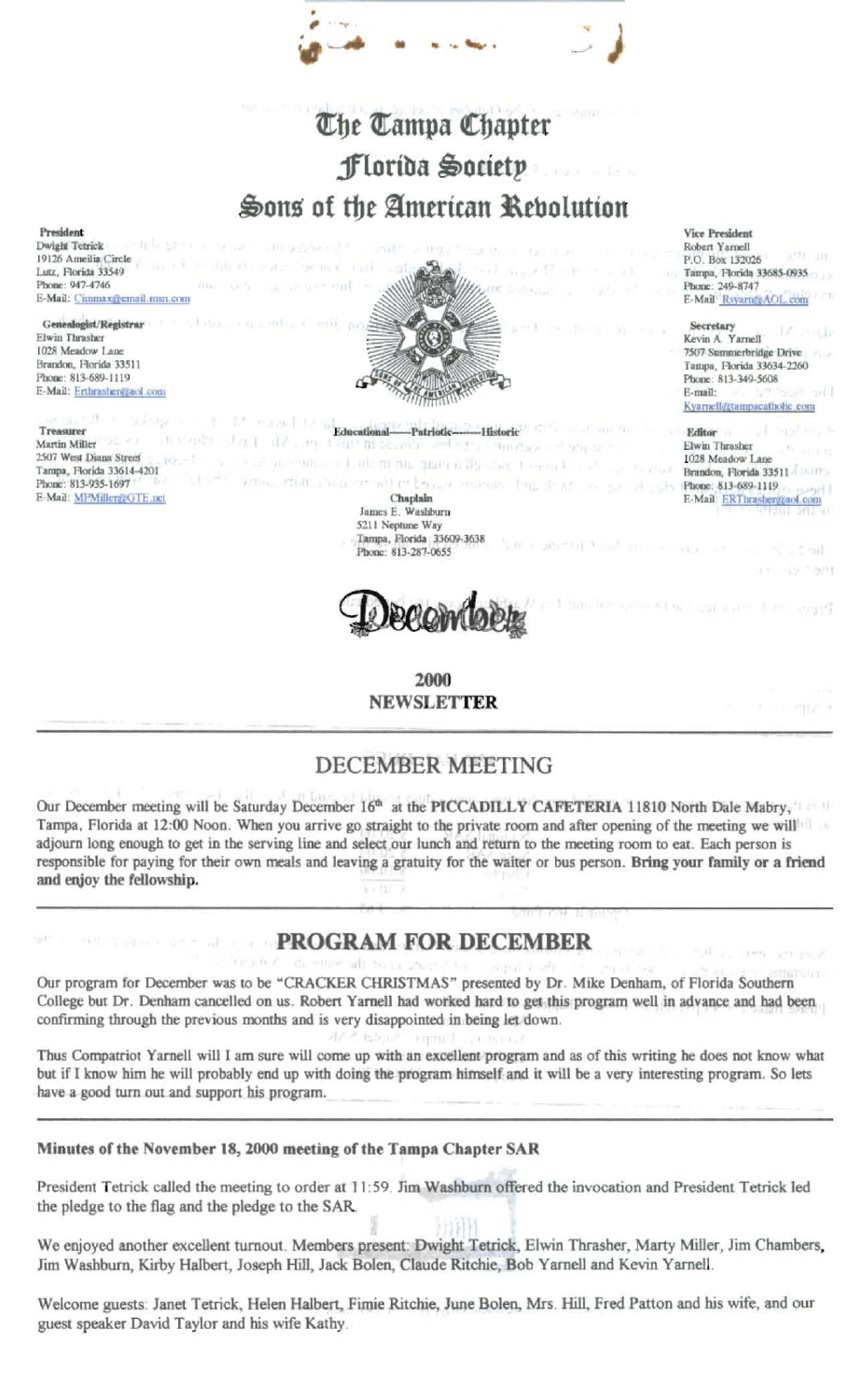

The SAR membership approved the minutes of the October meeting as published in the newsletter. The secretary had no THE CAMPA CHAPTED other business to report.

Treasurer Marty Miller reported a balance of \$2,310.89.

No old business was brought to the floor. 0th 14 Information Card 1 to errore

The attention of the meeting turned to the election of next year's officers. The secretary nominated the slate of officers as recommended by the Board of Governors. Dwight Tetrick, President; Bob Yarnell, vice president; Kevin Yarnell, secretary & treasurer; Elwin Thrasher, genealogist and newsletter editor; Jim Washburn, chaplain.

Marty Miller moved that this slate of officers be accepted without revision. Jim Washburn seconded the motion, which was pasted by acclamation.

The meeting recessed for lunch.

President Tetrick reconvened the membership and introduced the speaker, David Taylor. Mr. Taylor spoke on "Religion in the Revolution". Beginning with some background into his interest in this topic, Mr. Taylor illustrated his general remarks with specific stories about Rev. James Caldwell a chaplain in the Continental Army, and George Washington. These stories illustrated clearly the role faith and religion played in the revolutionary cause. The talk was well received by the membership.

The 50/50 drawing was won by Jim Chambers and donated his half to the chapter. Fourteen dollars was thus added to the treasury.

지난 이가 뛰어다니다. 그는

President Tetrick led the recessional and Jim Washburn gave the benediction. The meeting adjourned at 1:26.

Respectfully submitted,

| Kevin Yarnell     | <b>MANC</b> |
|-------------------|-------------|
| Chapter Secretary | 建自己生产 化单元   |

## **EXAMINAL DUES**

It is that time of the year again to remind you that your annual dues should be paid no later than December 31". The dues are as follows: the time that the community of the community of

|                                    | National SAR                                           | \$20.00 | and arts to space in the and and the Lipping    |  |
|------------------------------------|--------------------------------------------------------|---------|-------------------------------------------------|--|
| Territorial and a little and the n | <b>State SAR</b>                                       | \$20.00 | <b>ES Proportional</b>                          |  |
|                                    | hapter                                                 | \$10.00 | and allows the man that you are the property of |  |
|                                    | <b>T</b> otal                                          | \$50.00 | a resolved off cant until                       |  |
|                                    | the company of the company of the<br>Optional 365 Fund | \$3.65  |                                                 |  |

Note the optional 365 fund goes into the Florida State Society's trust fund and the interest from this fund is used to pay for the programs (such as ROTC medals etc.) that the Chapters participate in on the State and National level. considers. PADMIR WE FARE STATE STATE In the contract measure and

Secretary, Tampa Chapter SAR the second set port is seen to a term (192507 West Diana Street question for a  $\textbf{Example 1:} \quad \textit{if} \quad \textit{if} \quad \textit{if} \quad \textit{if} \quad \textit{if} \quad \textit{if} \quad \textit{if} \quad \textit{if} \quad \textit{if} \quad \textit{if} \quad \textit{if} \quad \textit{if} \quad \textit{if} \quad \textit{if} \quad \textit{if} \quad \textit{if} \quad \textit{if} \quad \textit{if} \quad \textit{if} \quad \textit{if} \quad \textit{if} \quad \textit{if} \quad \textit{if} \quad \textit{if} \quad \textit{if} \quad \textit{if} \quad \$ 



same of ithin the attention